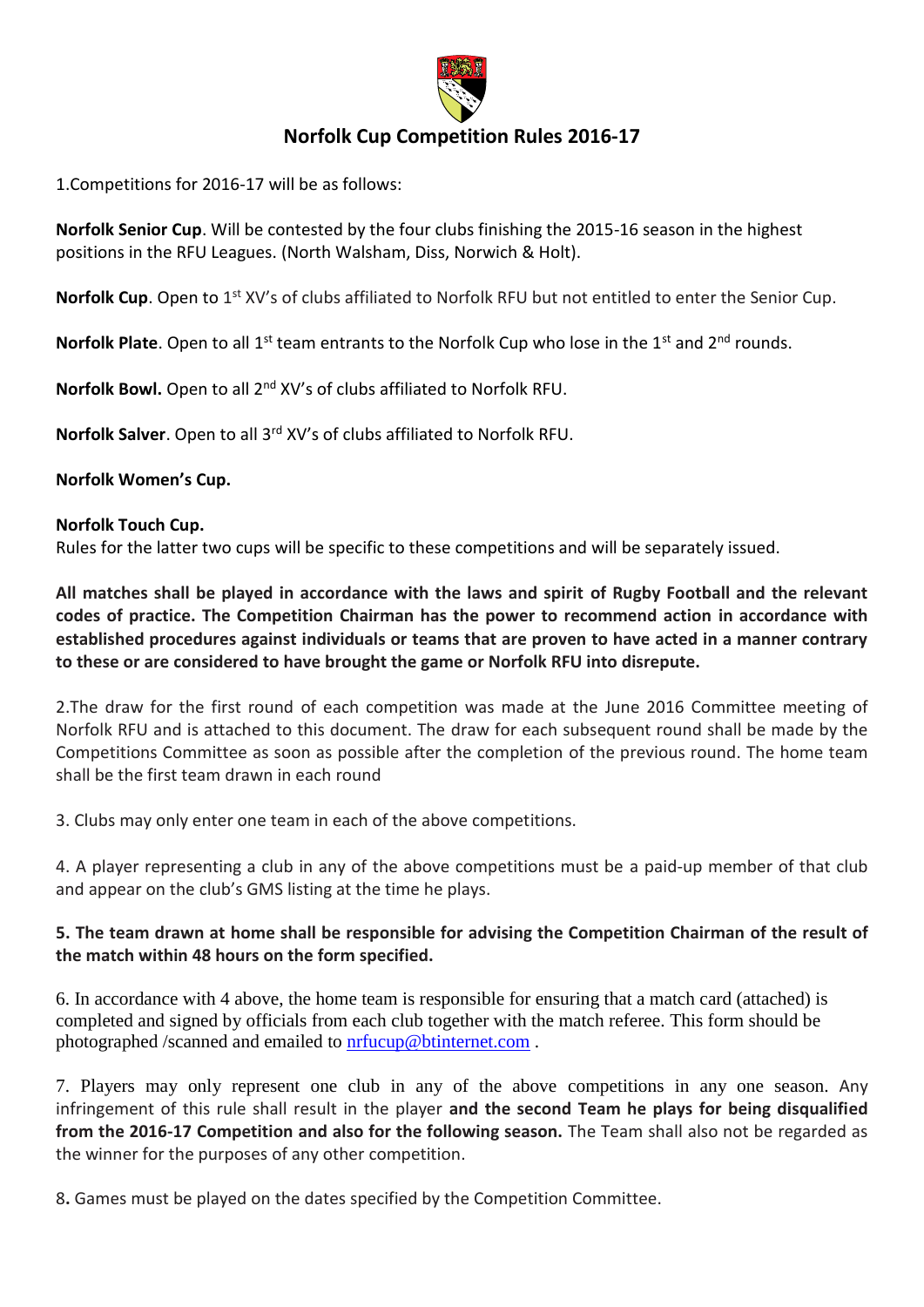

9. Kick-off times will be as follows:

**Nov, Dec, Jan, Feb 13:30, Mar, April, May 14:30**. Where the home club has floodlights **approved by the RFU**, kick off times may be varied by application to the Competition Chairman.

9. If weather conditions prevent a match being played on the due date, it shall be played as soon as possible thereafter. All options should be considered including playing midweek under floodlights or using a neutral ground. If it is not possible to play the match within 15 days, the home club must consult the Competition Chairman who may, after consultation, designate a date and venue which will be mandatory. If because of weather conditions a match is abandoned with not more than 20 minutes remaining, the score at the time of abandonment shall stand as the final result. If a match is abandoned before this stage, it shall be replayed under the arrangement outlined above.

10. Cancellation of a fixture by a team for any reason other than weather conditions, or without prior approval of the Competitions Chairman, will result in that team being disqualified from the Competition in the following season.

11. In the event of a draw at no side, extra time of seven minutes each way shall be played. If this does not produce a result, the team that has scored most tries shall go forward to the next round, and if these be equal then the team that has scored the most goals from tries goes forward to the next round. If a result is still not forthcoming, the team drawn away from home, whether or not they are playing away from home, shall go forward into the next round.

12. In the Final any extra time shall be 10 minutes each way and if the scores are level after extra time the team with the most tries and if these be equal then the team with the most goals from tries is declared the winner, and if a result is still not forthcoming the cup is shared.

13.Having nominated a team, a Club must ensure that such team shall consist of players who would normally be expected to play for that team. If, in the opinion of the Competitions Committee, any Club fields an unrepresentative team in any competition match, that team shall forfeit the Game and their opponents shall progress to the next round.

14. Up to three replacements will be permitted in all rounds of the Competition with eight interchanges. Each squad must contain at least 4 players who are able to play in the front row.

15. In the event of a dispute, objections must be received by email to the Competition Chairman [\(nrfucup@btinternet.com](mailto:nrfucup@btinternet.com) ) within 48 hours of the event causing the dispute. The Competitions Chairman will, after examining any available evidence from the parties concerned, issue a ruling. Such ruling will normally be delivered within seven days of receiving the initial communication.

16. Should either party to the dispute wish to appeal the Chairman's decision, they must notify him within 48 hours of receiving the decision. An Appeal Panel shall be set up comprising the President of the Norfolk Rugby Football Union and two officials of the Union nominated by him. A representative of each club involved may be invited to attend and be heard. The decision of this Panel regarding the dispute shall be final.

17. The Competition Chairman shall be empowered to give interpretations of these rules but they may only be altered or amended by the Management Committee of the Norfolk Union.

18. Any questions should be directed to the Competition Chairman, John Mackay, at [nrfucup@btinternet.com](mailto:nrfucup@btinternet.com) or by telephone: 07775 873040.